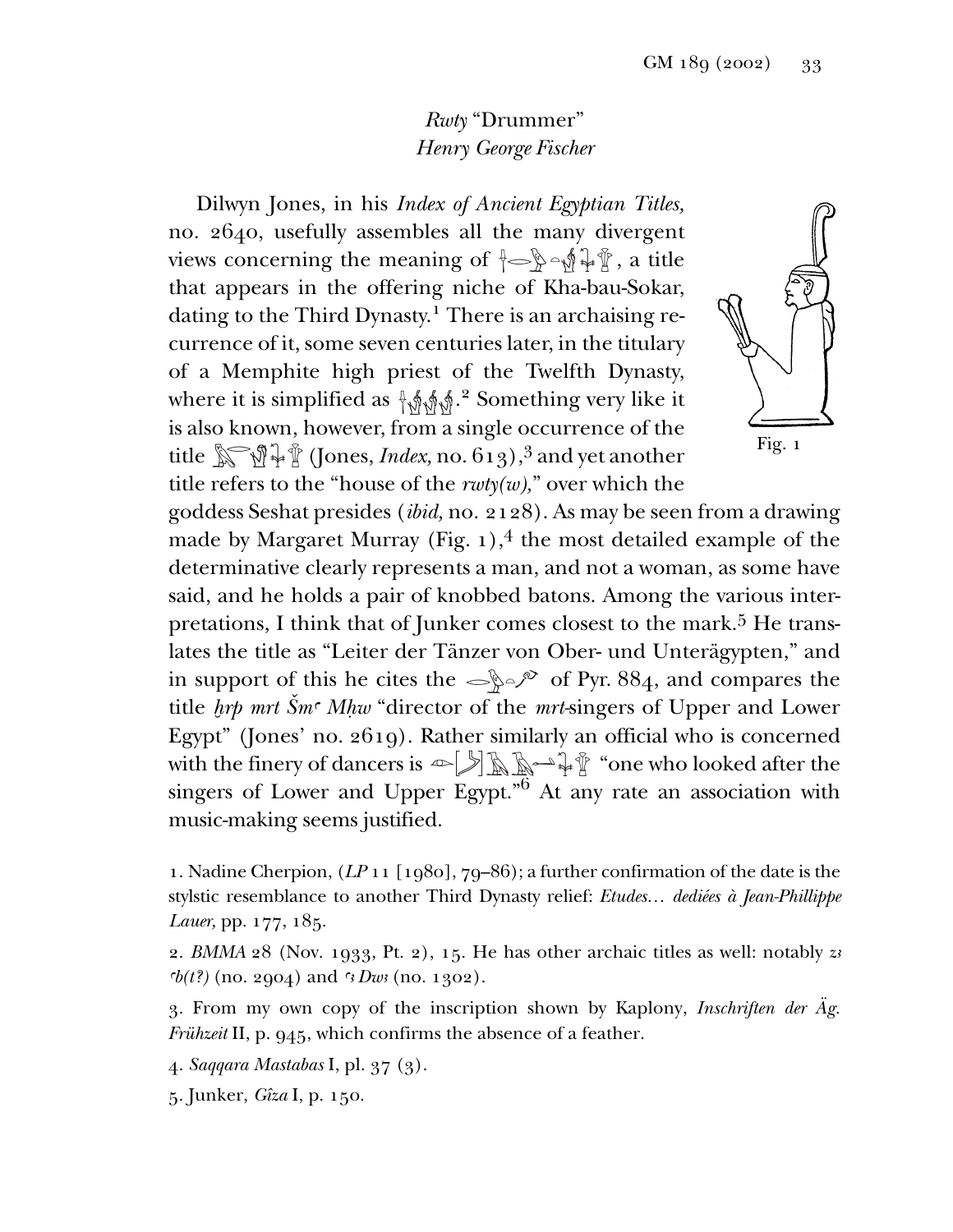







 $\overline{5}$ 

Figs. 2–5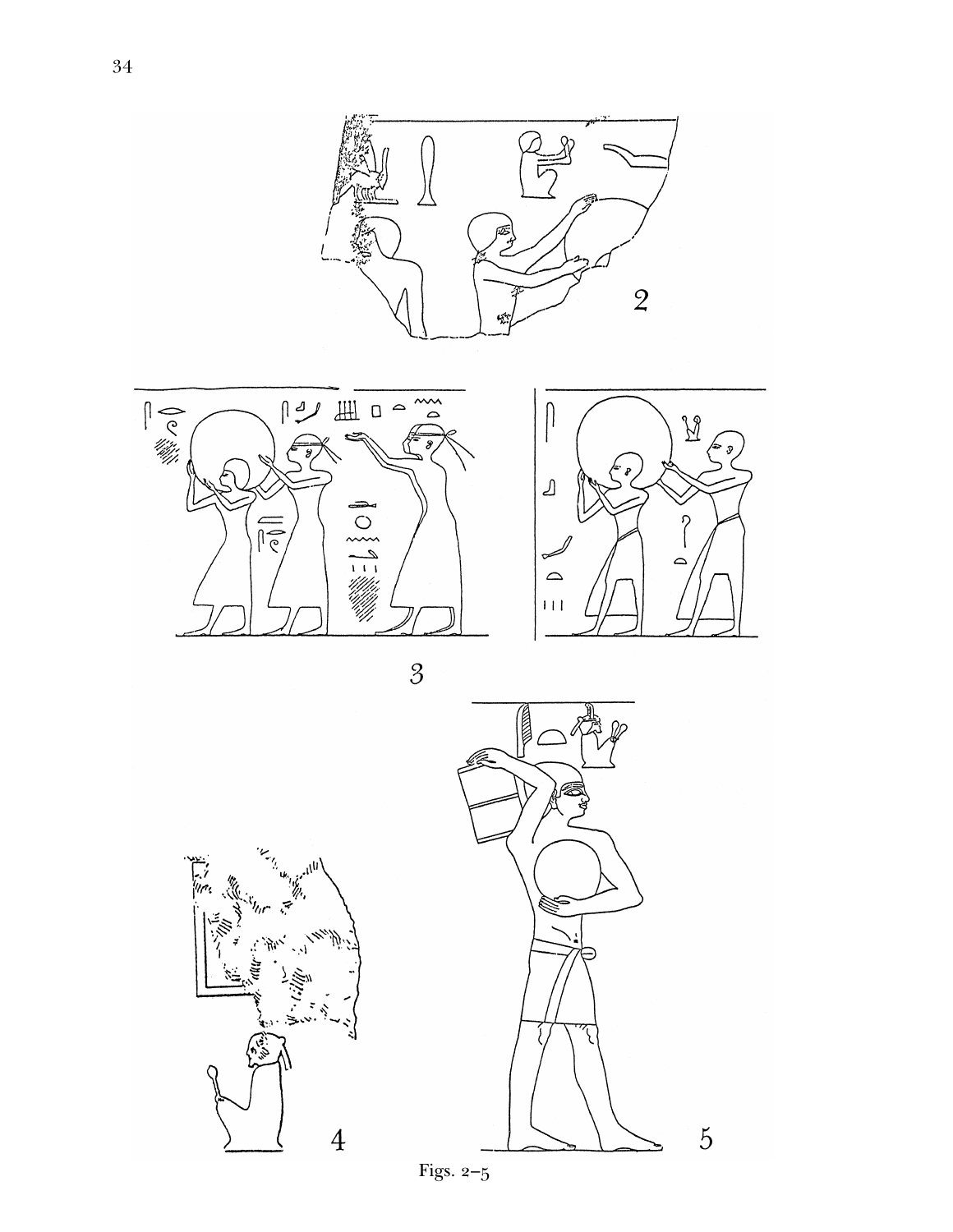I believe a much more precise indication of the meaning may be provided by a fragment from the sun-temple of Neuserre (Fig.  $2$ ),<sup>7</sup> showing a man who holds a tambourine with one hand while striking it with the other.<sup>8</sup> In view of its size, the tambourine may also be supported by a figure that is lost. The caption above this describes his activity as  $\frac{sqr}{in}$ *rwty* "beating (by) the *rwty.*"<sup>9</sup> The feather is lacking in this case, as it is in the case of the aforementioned overseer of *rwtyw,* but the knobbed batons leave little doubt about the reading, for they are otherwise unknown. Although they are wielded vigorously in both hands, instead of being held together and at rest, their deployment corresponds to the drummer's activity in a very general sense.

The same activity is twice represented on fragments from the Twenty-second Dynasty temple at Bubastis (Fig. 3).<sup>10</sup> In both cases a very large tambourine is carried by one man, while another steadies it with one hand and beats it with the other. In the first case the caption is *sqr m srw* "beating on the tambourine;"<sup>11</sup> in the second it is simply "beatings." Another caption, *šzpt nt dhn* is attached to a group of men with arms extended in the gesture of clappers who are "giving the rhythm;"12 in the second scene they appear in a register below this one. The second scene also gives a more puzzling caption to the man who does the drumming: hq3 hq3t "chief of chieftaincy." I wonder if the sign  $\bigcircled{r}$  derives from a misunderstood variant of the sign for *rwty.* This occurs in an early Fifth

7. Von Bissing, *Re-Heiligtum des Kgs. Ne-woser-re* III, Pl. 3 (118).

8. In PM III, $^2$  p. 317, this is described as "man beating gong," which is hardly possible, for he is slapping the instrument with his hand. Nor is there any evidence for gongs in ancient Egypt; cymbals are known, but not before the New Kingdom: Hickmann, *ASAE* 49 (1949), 472.

9. For the omission of *¡n* see Edel, *Altäg. Gramm.,* § 696; also Junker, *Gîza* VI, p. 144 and fig. 45; Fischer, *Eg. Studies* II, p. 82 and n. 211.

10. Naville, *Festival Hall of Osorkon* II, pls. 11, 16.

11. For *sqr m* see *Wb.* IV, 306 (15), and for *sr/srw* see *ibid.,* 181 (6).

12. *Wb.* IV, 537 (12); V, 484 (16).

<sup>6.</sup> Hassan, *Gîza* VI/3, fig. 190, as emended in my *Eg. Studies* III, p. 21. There  $\rightarrow$  is interpreted as *™wy* "production," which is possible, but I have finally decided that  *is the likelier alternative.*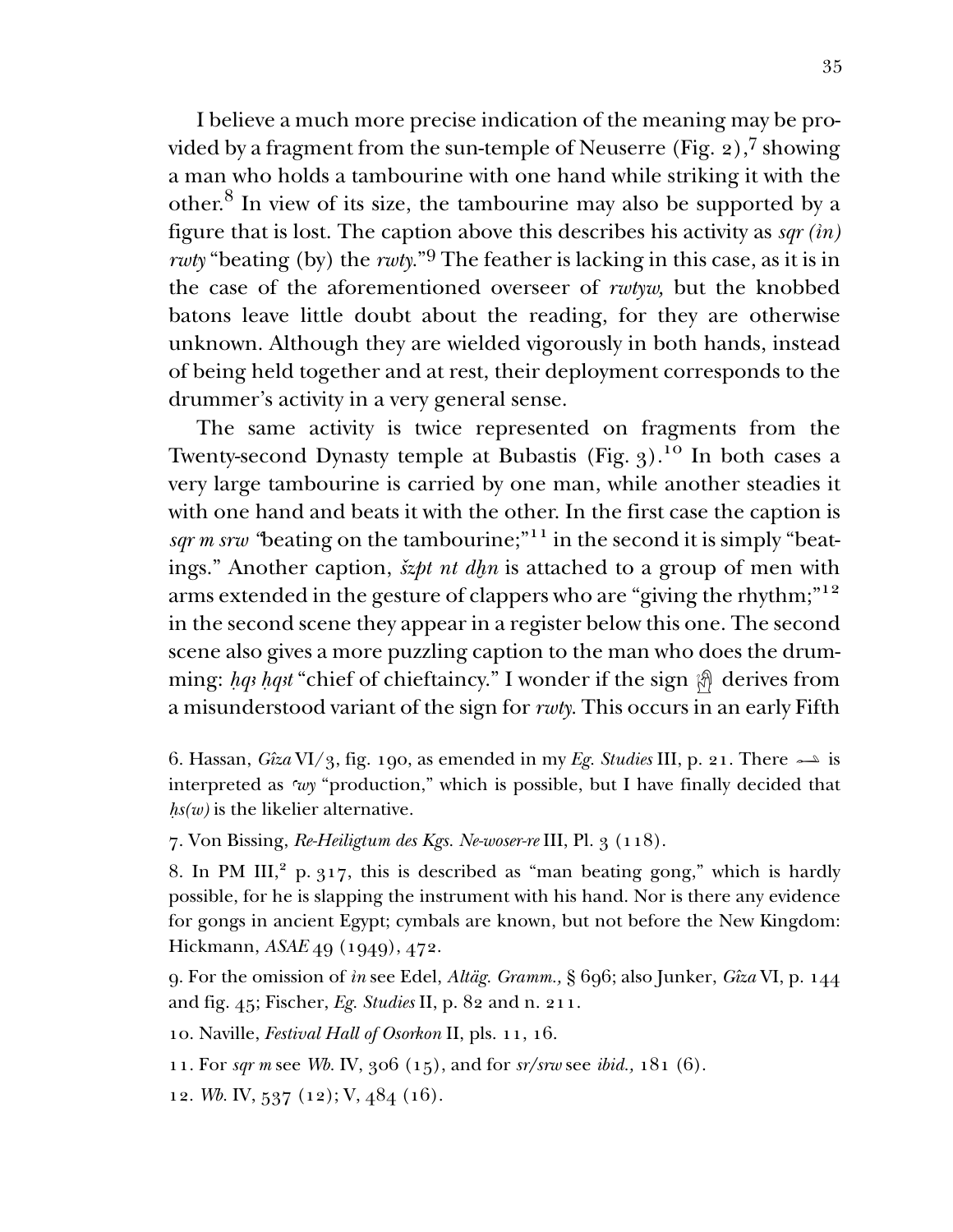Dynasty reference to the aforementioned "house of the *rwtyw*" (Fig. 4),<sup>13</sup> where the feather may again be lacking, and where the two batons are replaced by a single piriform mace. It is, in fact, possible that the batons always represent a pair of maces, but in the absence of sufficient detail, this point remains uncertain.

The original ideograph reappears in the later Fifth Dynasty mastaba of  $\overline{I}$ y (Fig. 5),<sup>14</sup> in the context of a market scene, where a man labelled *rwty* holds two objects, one of which may well be a tambourine, and thus offers some support for the reading of the designation attached to the tambourist in fig. 2. The other object he carries may equally well be a cylindrical drum.<sup>15</sup> The only other Old Kingdom evidence for the tambourine is a scene in one of the rock-cut tombs at Hemamiya, where it is played by a woman who is evidently singing to her mistress as she beats the rhythm.16

None of this evidence entirely explains the pair of knobbed staves that appear in the determinative of *rwty.* Although the modern eye may see them as drumsticks, there is no indication that the Egyptians ever applied sticks to drums or tambourines, nor do they have much use in the native music of Egyptians today. Sticks and clappers were frequently used as percussion instruments, however, and especially, along with hand-clapping, to mark and to emphasize the rhythm of singing and dancing.17 The label of the tambourine player in fig. 2 certainly suggests that the knobbed batons also refer to this activity. If so, they would simply classify the tambourine-player as a percussionist, along with the more usual *hnw/hnwt*. William Ward maintains that *hnw* is sometimes

13. Borchardt, *Grabdenkmal des Kgs. Sashu-re*<sup>c</sup>, pl. 1.

14. Henri Wild, *Tombeau de Ti* III, pl. 174.

15. First attested by an actual specimen from the Middle Kingdom: Manniche, *Ancient Egyptian Musical Instruments,* p. 8.

16. Mackay et al., *Bahrein and Hemamieh,* pl. 1; Fischer, *Egyptian Women,* fig. 13 and n. 92. Manniche, *op. cit.,* p. 10, describes the player as a man, and so too El Khouli and Kanawati, *El-Hammamiya,* p. 42, though their pl. 44 makes the gender even more apparent. This conforms to the very many cases where women are in the service of women.

17. Discussed in *JARCE* 38 (2001), 3–5.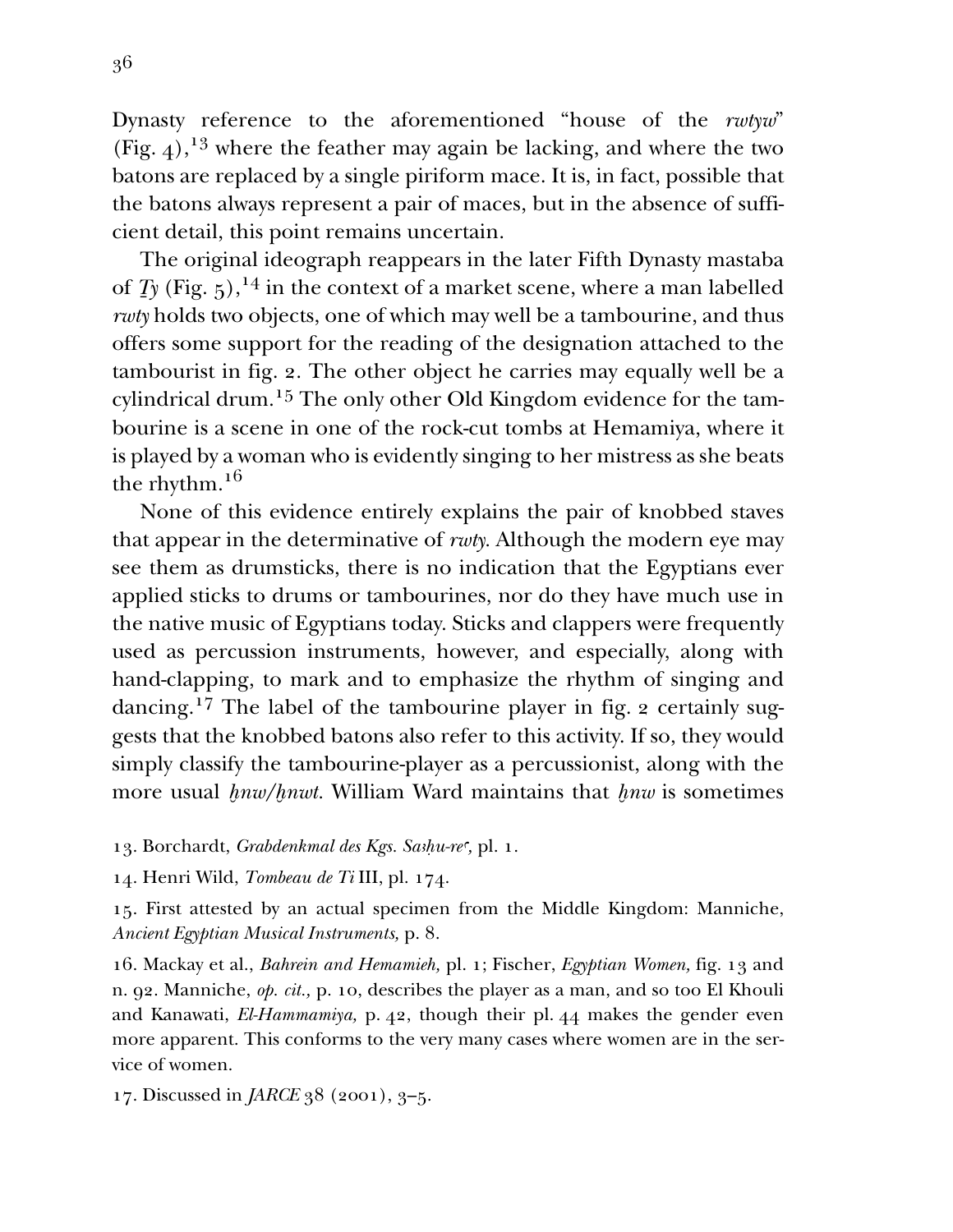written with an ideograph that represents a tambourine player; the evidence, dating to the late Middle Kingdom, suggests that the tambourist is to be read differently, but in any case not as *rwty,*<sup>18</sup> which probably did not survive the Old Kingdom except as an isolated archaism.

As Junker conjectured, the word *rwty* must indeed be related to *rwt.* But although *rwt* is thought to refer to dancing in Pyr. 884, the determinative  $\sqrt{\ }$  displays the clappers that dancers wielded, and it is virtually identical to some of the Old Kingdom determinatives of *hnwt* "percussionist."<sup>19</sup> It is true that the same determinative is also used for *ib*<sup>3</sup> "dancer" (Pyr. 1947), but a parallel to the passage in question (Pyr. 863) gives the determinative as  $\rightarrow$ , which represents a pair of hands clapping.<sup>20</sup> And in other passages, notably Pyr. 2014, the verb *rwi* clearly has precisely that other passages, notably Pyr. 2014, the verb  $\mathit{rwi}$  clearly has precisely that meaning  $\widehat{\mathbb{R}}^\infty$   $\widehat{\mathbb{R}}^\infty$   $\widehat{\mathbb{R}}^\infty$   $\widehat{\mathbb{R}}^\infty$   $\widehat{\mathbb{R}}^\infty$   $\widehat{\mathbb{R}}^\infty$   $\widehat{\mathbb{R}}^\infty$   $\widehat{\mathbb{R}}^\infty$   $\widehat{\mathbb{R}}^\in$ stamped for thee."<sup>21</sup> Were it not for the fact that Pyr. 884 shows a masculine determinative in one case (P), a female in the other (M), *rwt* might be interpreted as a feminine "percussionist" rather than a term for "dance" that is not otherwise attested. It may, however, mean "beatfor "dance" that is not otherwise attested. It may, however, mean "beating," in which case,  $\widehat{\mathbb{A}} \longrightarrow \widehat{\mathbb{A}} \longrightarrow \widehat{\mathbb{A}} \longrightarrow \widehat{\mathbb{A}}$  would best be translated: "a pair of hands is presented to thee; the clapping nears thee." Thus the evidence from the Pyramid Texts seems to confirm that *rwty* means "one who is concerned with (rhythmic) beating."

18. Ward, *Index of Egyptian Religious and Administrative Titles*, p. 132 (1127). Leiden 13 and 15 show the title as  $\mathcal{L}[\mathbb{Q}]\subseteq \mathbb{Z}$  =  $\mathcal{L}[\mathbb{Q}]\subseteq \mathbb{Z}$  (probably the 13 and 15 show the title as  $\mathcal{L}[\mathbb{Q}]\subseteq \mathbb{Z}$  =  $\mathcal{L}[\mathbb{Q}]\subseteq \mathbb{Z}$  (probably the same *Ppi*), while 13 also has  $\left(\frac{\alpha}{\alpha q}i\right)$ . Although the tambourine is often misshapen, some of the examples in Leiden 13 show it very clearly. The reading is complicated further by the example of  $\bigcirc$   $\mathbb{R}$  that is cited in my *Egyptian Titles of the Middle Kingdom*,<sup>2</sup> p. 47 (296), but this may possibly be *imy-r mniww* (Jones' no. 535), since the form of  $\frac{1}{2}$  assumed some strange variations in the Middle Kingdom (*MMJ* 12 [1977], 12, figs. 12–13. » »  $\mathbb{Z}$  =  $\mathbb{Z}$  , var.  $\mathbb{Q}$   $\mathbb{Z}$   $\mathbb{Z}$ »

19. *JARCE* 38 (2001), p. 4, fig. 8b; a similar determinative occurs in the masculine counterpart: Reisner's G 5233 (*In*<sup>3</sup>).

20. Fischer, *Eg. Studies* III, p. 183.

21. Following Faulkner, *Ancient Egyptian Pyramid Texts,* p. 290; one might also translate "hands clap," etc.; cf, his note 2 on p. 170.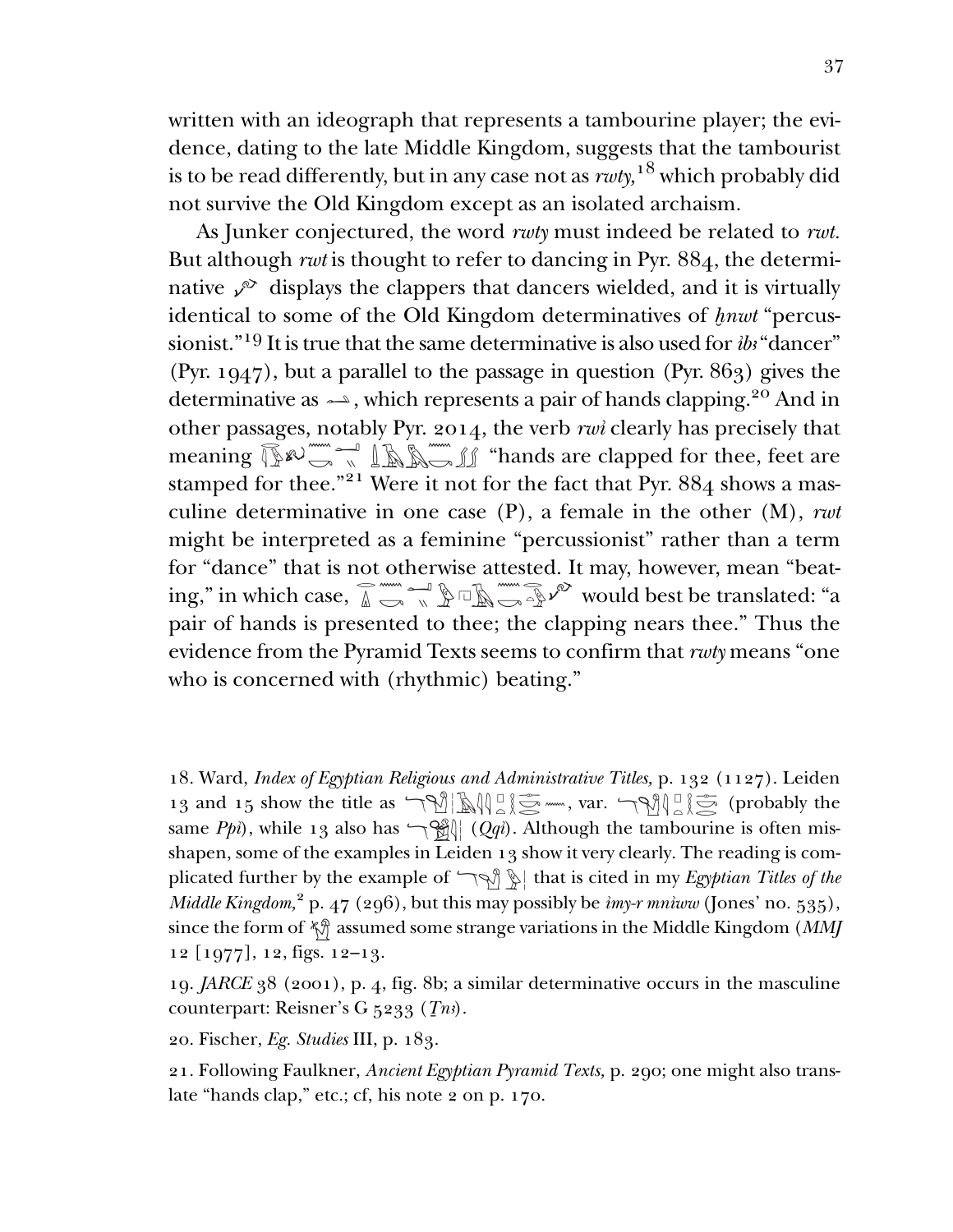Another clue to the meaning is to be seen in the feather, which may seem to lend the ideograph a foreign note, since it also appears in the determinative of peoples beyond the borders of Egypt. But the foreigners hold the feather on their knees, not on the head, and have a quite different style of hair.<sup>22</sup> A closer comparison is to be found in the feather and fillet that appear on the head of the bowman in  $\frac{16}{27}$ , the determinative of *mš*<sup>*c*</sup>.<sup>23</sup> A military association is also indicated by later representations, dating to the New Kingdom, where a drum is often seen in the hands of soldiers.<sup>24</sup> And this association is likewise attested by the slightly earlier stela of Embab.<sup>25</sup>

The association of the *rwtyw* with Seshat remains to be explained. In one case the epithet referring to them accompanies other epithets relating to writing; in another (Jones no. 2128) it appears among the titles of an official who is concerned with building, and in Pyr. 616b she is in fact "mistress of builders." The same official is also a priest of Seshat, as are both the director and overseer of *rwtyw.* In this connection the drummers may have accompanied the corps of workers required for major works of construction, for such activities certainly called for chanting and singing, as they do in Egypt today. The same service would also have been required for troops of soldiers on the march. But although this would doubtless have been the principal activity of the *rwtyw,* they also, as tambourists, supplied the rhythm for singing in religious ceremonies. Their nearly complete absence in the reliefs of tomb chapels is understandable since drums and tambourines do not seem to have been played with other instruments, and the scenes of daily life in the Old Kingdom tomb chapels do not show building projects involving large corps of workers or soldiers.<sup>26</sup> A vast project such as this is known, however, from the Middle Kingdom at Bersha, in the well-known scene

22. Cf. Clère, *MDAIK* 16 (1958), 40–41. In any case the interpretation of *rwty* as a foreigner hardly suits the reference to Upper and Lower Egypt in the titles of the director and overseer, nor does it suit the presence of the *rwty* in the market place.

23. The earliest examples, and most detailed, are to be seen in Petrie, *Medum,* pl. 9.

- 24. Manniche, *op. cit.,* pp. 7–8.
- 25. Černý, *MDAIK* 24 (1969), 87–92; Baines, *JEA* 72 (1986), 41–53.
- 26. My copy of the inscription (n. 3 above) clearly shows the name of the goddess.